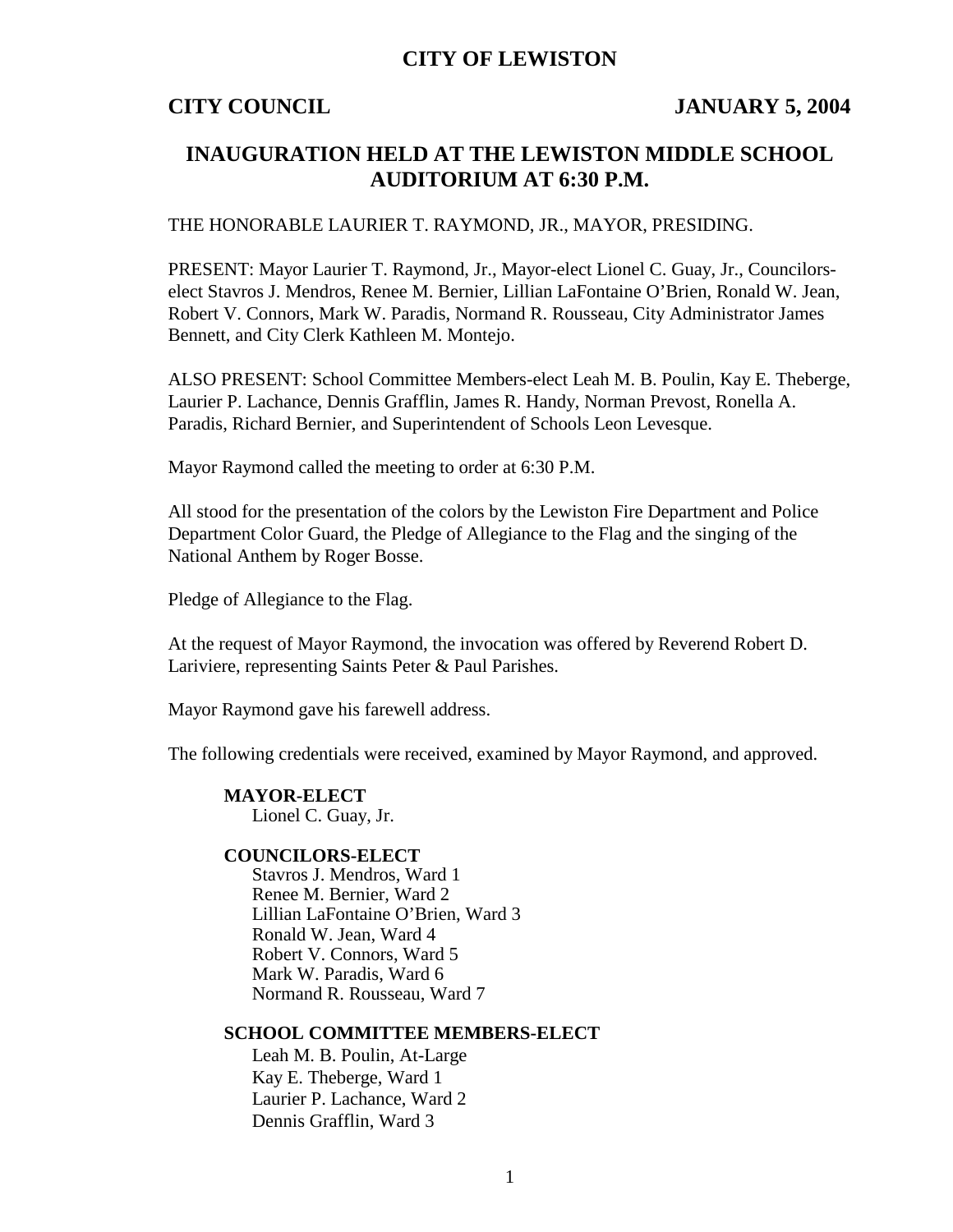## **SCHOOL COMMITTEE MEMBERS-ELECT CONTINUED**

James R. Handy, Ward 4 Norman Prevost, Ward 5 Ronella A. Paradis, Ward 6 Richard Bernier, Ward 7

At the request of Mayor Raymond, the City Clerk administered the oath of office to Mayorelect Lionel C. Guay, Jr.

At the request of Mayor Guay, the City Clerk administered the oath of office to the members of the City Council.

Mayor Guay nominated Renee Bernier as the City Council member on the School Committee.

# **VOTE (1-2004)**

Motion by Councilor Rousseau, seconded by Councilor O'Brien:

That Renee Bernier, Councilor of Ward 2, be appointed as the City Council representative on the School Committee. Passed - Vote 7-0

At the request of Mayor Guay, the City Clerk administered the oath of office to members of the School Committee.

# **VOTE (2-2004)**

Motion by Councilor O'Brien, seconded by Councilor Rousseau:

That Renee Bernier, Councilor of Ward 2, be elected City Council President. Passed - Vote 7-0

Council President Bernier gave a brief speech.

Mayor Guay called upon School Superintendent Leon Levesque to conduct the nomination and election of the School Committee Chairperson. Mr. Levesque approached the podium and requested nominations from the School Committee for the position of Chairperson.

# **VOTE (3-2004)**

Motion by School Committee Member Paradis, seconded by School Committee Member Lachance:

That James R. Handy, School Committee member of Ward 4, be elected School Committee Chairperson. Passed - Vote 8-0

School Committee Chairperson James Handy provided a brief speech.

Mayor Guay delivered his Inaugural Address.